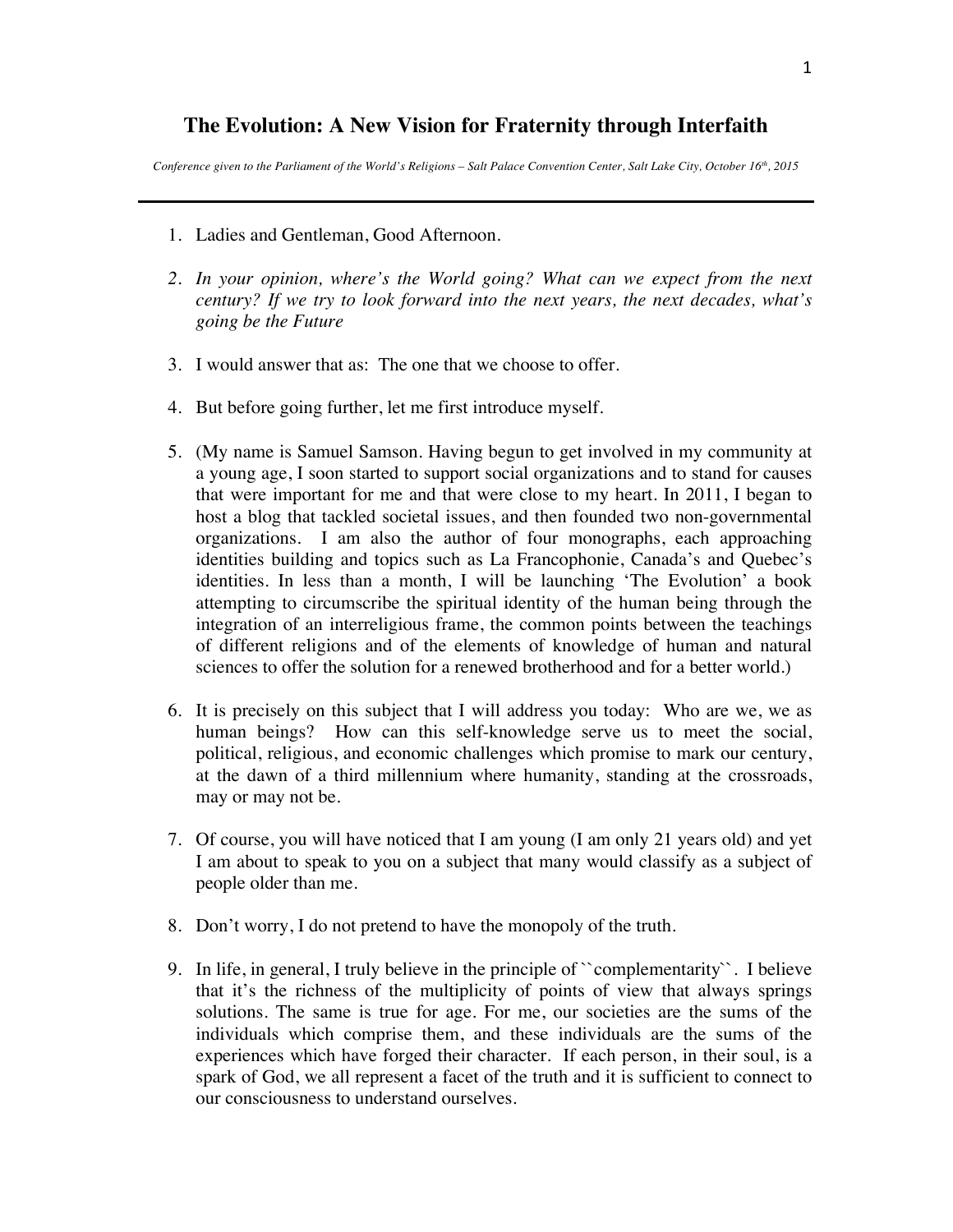10. Today's conference will focus on three axes. In the first step we will briefly examine the state of the world. Secondly we will interest ourselves in the human identity. Finally, we will try to grasp the cornerstone for a successful recipe for building a better world.

## **I. THE WORLD TODAY**

- 11. Since industrialization, never have the disparities between rich and poor been so pronounced worldwide. Never have people been so distant from one another. By 2050, the oceans will be emptied and our thirst for consumerism will have ransacked the number of natural resources.
- 12. Half of the Arab lands on the Earth are presently exhausted, the freshwater reserves could no longer be sufficient for half of the global population by the year 2030, the same year where the *Royal Astronomical Society* predicates a new glacial era. Industrial 'progress' will have cost the maintenance of numerous ecosystems and bled approximately half of the living species by the second half of our century.
- 13. At this time the importance of nuclear arsenal would make it possible to blow up the earth in the press of a button. The evidence of a climatic changes phenomenon and its' more probable anthropogenic origin promises their batch of disturbances: fires, floods, droughts, famines, desertification, and storms of all kinds.
- 14. The costs generated by the climatic changes will amount to close to nearly half the annual value of the global economy. The governments already deep in debt will not have money, and will no longer have the capacity to cope with severe storms and soon to ensure the maintenance of public services. Stock market, pillars of a mirage sitting on a pedestal will collapse. Banks having relied on the access to credit will go bankrupt. Humanity finds itself mired in an antechamber of an unprecedented crisis, a crisis whose first tribulations have already been felt, and a crisis which will spread its effects as much on the social and economic plans as on the political and religious ones. Our present is the consequence of the past and the guarantee of the future which wrote itself today.
- 15. In terms of identity, anthropological science has identified that the instinct of the human being would naturally carry to form societies. It is these societies that would allow humans to gain the necessary teachings for their survival and to build their identity by the socialization process.
- 16. We find in all human societies the same functions: artistic to express the intangible, political to organize, economic to provision the production and the exchange of consumable goods, family and educational to learn how to learn and religious to fill the spiritual needs.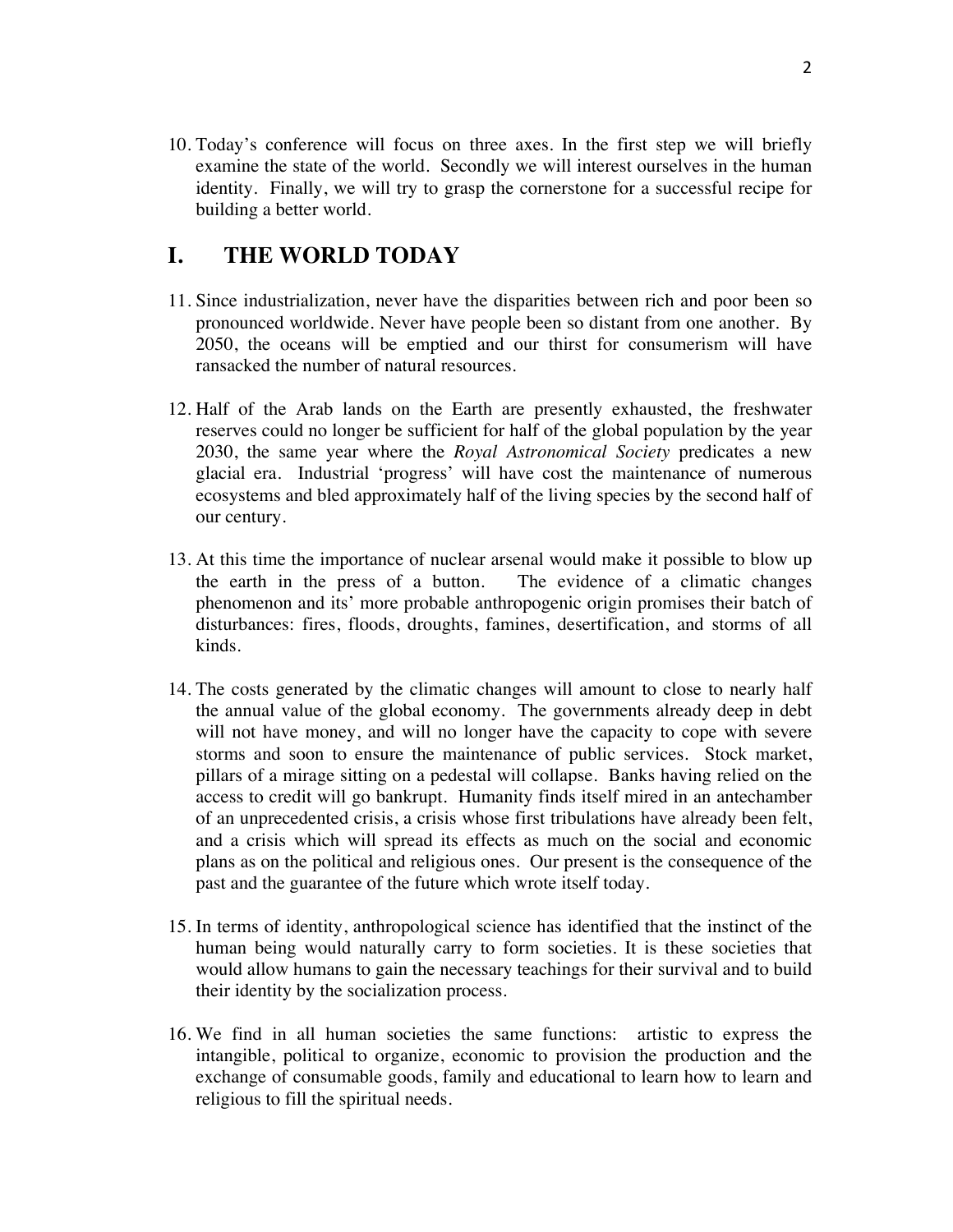- 17. What is particularly interesting here, it that the instinct of human beings would rather aim to fill a need even more fundamental: that of the quest for happiness, on which we will come back to in a few moments. That said, let us keep in mind for the moment that all the societies have the same needs, represented by the same functions and that if we will find different societies in the world, it's simply the fact that for centuries, human societies have evolved in isolation in relation to each other.
- 18. Today the situation changes considerably. Indeed globalization integrates national economies within international economies making them inseparable from one another and the Digital Revolution has upset our ways of functioning and communication. Rather than evolve in relation to each other, consequently human societies converge in one direction, often colliding populations where they are the most intimate: their identity and reverberating sometimes into violent tensions
- 19. Faced with all of these disruptions, it is difficult to predict what will be tomorrow. Yet we can and already even break it into two tangents:
- 20. Or the destruction of the world that we know if we first attach ourselves to a materialism feeding jealousy between individuals and in their sum, between people, to infuse the spirit of wars.
- 21. Or better, it will set the table for a new humanity, through renewed fraternity fed at the source of interfaith. A model of fraternity arising from a communion of the human being at his essence, spiritual.
- 22. Which brings us to the second axis of this conference.

## **II. The Identity of the Human Being**

- 23. Religions are a social phenomenon. They are the manifestation of a visceral human need for spirituality.
- 24. Spirituality in itself defines the relation of the human being between the physical universe in which *it lives* and the metaphysical universe which *inhabits it*. In short, spirituality, it is the relation of man with the divine and eventually, with his consciousness; which would be, in the unanimous opinion of all the religions, a breath of the spirit of God, a fraction of this universal consciousness. To this extent where this need would be instinctive, could we legitimately question ourselves on the meaning of this instinct? Would it reveal the meaning of life?
- 25. This question thus commands an examine of the real and profound identity of the human being, that which dwells in the deepest core of our most profound self, beyond the effects of socialization and of acquired sum transmitted by family,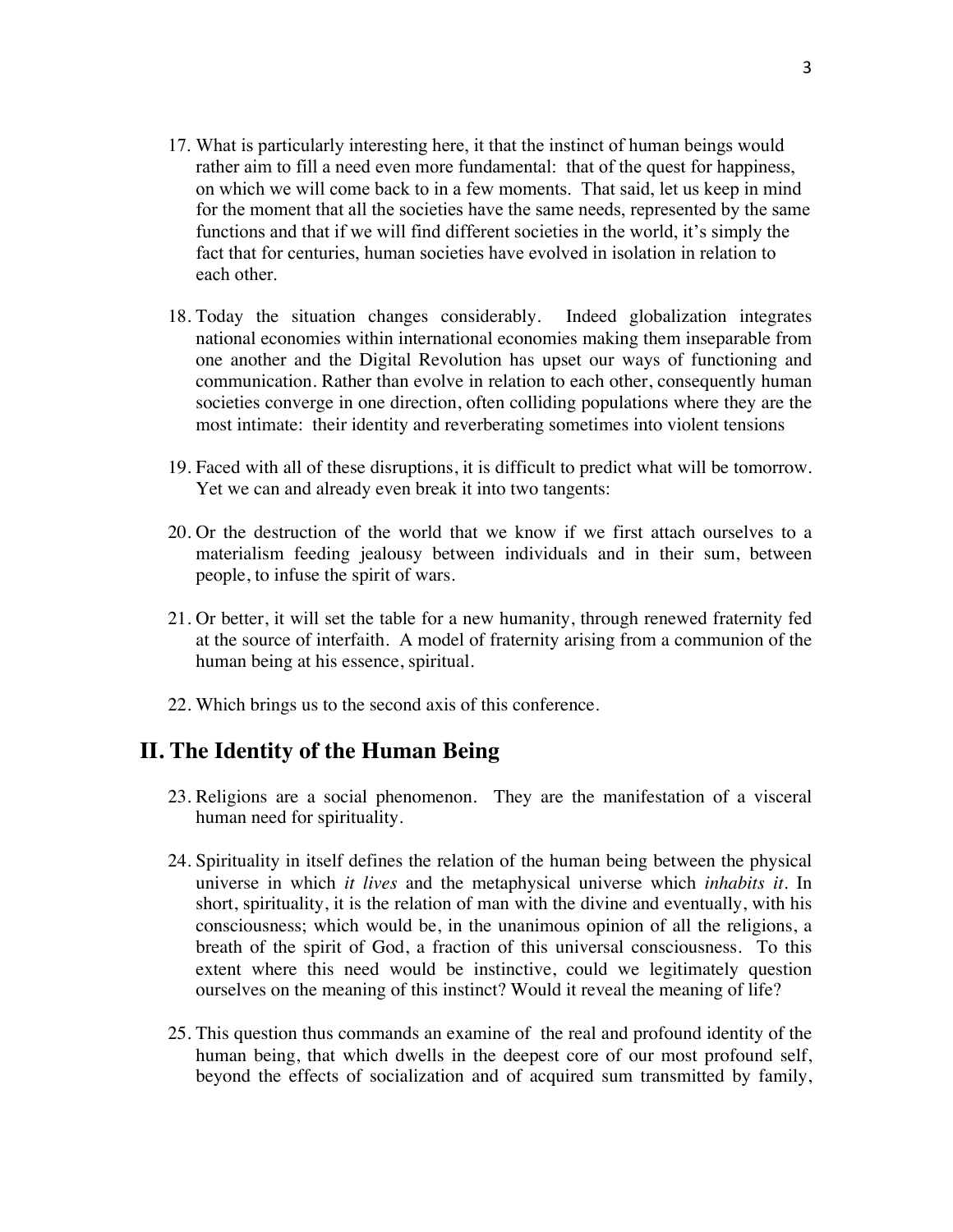school, the media message, our governments, and our economic systems. Briefly, the identity of the state, the child.

- 26. The universe was created 14 billion years ago. Everything that is has an origin. All of this which has a beginning has an end, The Alpha and the Omega. Our universe was born from the Big Bang, the conflagration of all the condensed matter. A material which, in substance, on the physical level takes only shape under the vibration pulse directed towards a dozen of dimensions and allowing energy to give birth to atoms. These are the same vibrations which in all likelihood, would emanate from human consciousness and which in our daily lives we can feel, for example, when someone turns his gaze on us and we feel ourselves observed or that which governs the force of ultrasounds, now henceforth employed as a tool of manipulation or a weapon of destruction.
- 27. If we only know a small extent of the infinite possibilities of our consciousness, there seems reason to believe it naturally has the magnitude to evolve. Science makes us realize that the human consciousness in a meditation state allows the reconstruction of the grey matter of the brain, to influence the quantum systems which are literally the structure of the universe, or to modify the structure of DNA, our identity, thus consecrating the supremacy of conscience over matter.
- 28. There is thus a materialistic illusion in the tendency to deify material a rank of absolute, consecrated by the ideal of physical wealth rather than metaphysics pursued by the majority of individuals and in their sum, the societies.
- 29. It is this same materialistic illusion which shades the lens of our quest for happiness, therefore together the whole process of socialization which competes with it, by a materialistic ideal, the same can later go to biasing our search for knowledge.
- 30. Furthermore it is this same illusion which can explain the failure of our economic systems, since both capitalism and socialism are based fundamentally on the materialistic visions towards the accumulation, the production and the distribution of material goods elevated to a higher priority due to the level of being in human societies and eluding the spiritual meaning of life and the metaphysical dimension of the world.
- 31. Understand me well, I do not deny that comfort and even affluence be avoided: probably not one of us would be present here today if we were not benefiting, a little from material affluence. It is the excess that distorts the fact. There is a materialistic illusion when the need takes place of faith that in despite of the metaphysical reality of the world, we end up elevating material to the rank of the ideal, that makes it necessary to praise and which conspire this idea that wellbeing is residing in money and material goods.
- 32. As demonstrated by the theory of evolution of Darwin, all life forms evolve as a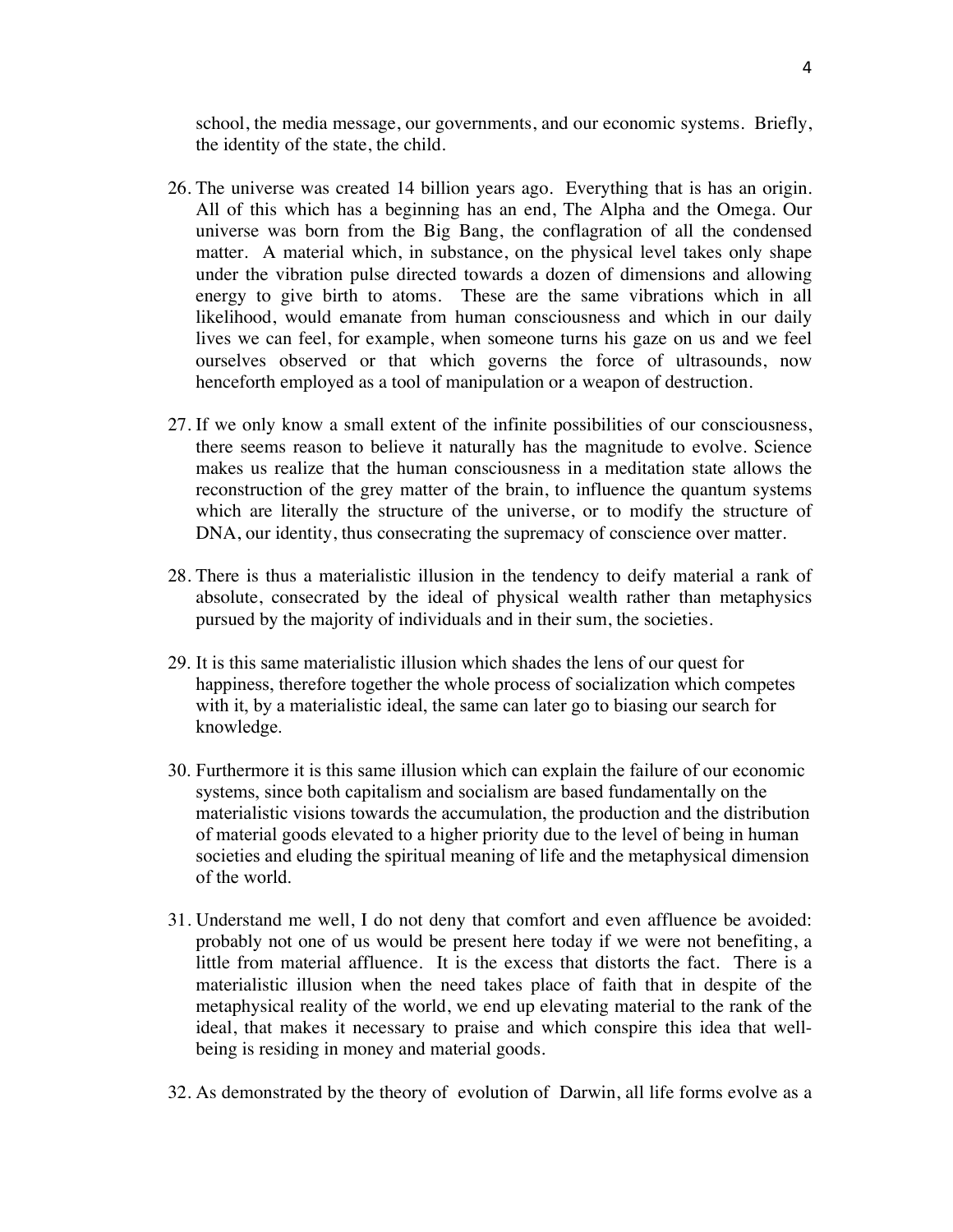way to perfect themselves, an evolutionary process based from the actions and the interactions of space, their needs, expressed by their thoughts - reasoning supported equally in the research in animal and plant neurobiology.

- 33. In fact, the power of our thoughts tends to demonstrate the nature of a chain of very strong links between the thought, the actions and retroaction. Biological evolution would thus only give a manifestation of an inner evolution of consciousness, a spiritual evolution.
- 34. The manifestation of this power to evolve depends only our willpower, that of our inner self, of our soul, of God. When we unite ourselves to God, by prayer, by meditation, the silence or by any other vector; it's in our soul, our consciousness, our willpower that we, ourselves, reverberate this communication.
- 35. And since God, despite his fractionability through consciousness, forms only a 'Whole', a God omnipresent – present everywhere and in all things – our own consciousness finds intimate echoes in the wholeness of this suprauniversal Soul, consequently with all consciousness.
- 36. It's why all is connected, that we are all linked; that the beating of the wings of a butterfly in Tanzania can generate a tornado in the United States. It's this strength which creates and engenders; it's this strength and this infinite power that well understood, harmonized and governed, will allow miracles to be carried out.
- 37. If we are all fractions of God, we only form fundamentally One and our fates are all linked. To love your neighbour it's to love one-self. To help your neighbour, it's to help yourself.
- 38. It's taking into consideration this dimension which brings us to the following point:

## **III. HOW TO CONSTRUCT A NEW WORLD?**

- *39. With all transparency and honesty, do you find that human beings, as a whole are happy? Do you find that our societies are harmonious? Do you find that the world functions well?*
- 40. For my part, I consider that to ask the question is to answer it. What might be the usefulness of our social organizations if they are not concurrent with the sense of life? And if physical pain reveals an adaptive signal to survive, could it be the same psychological pain, the pain of the soul? We have the choice to stagnate or to grow.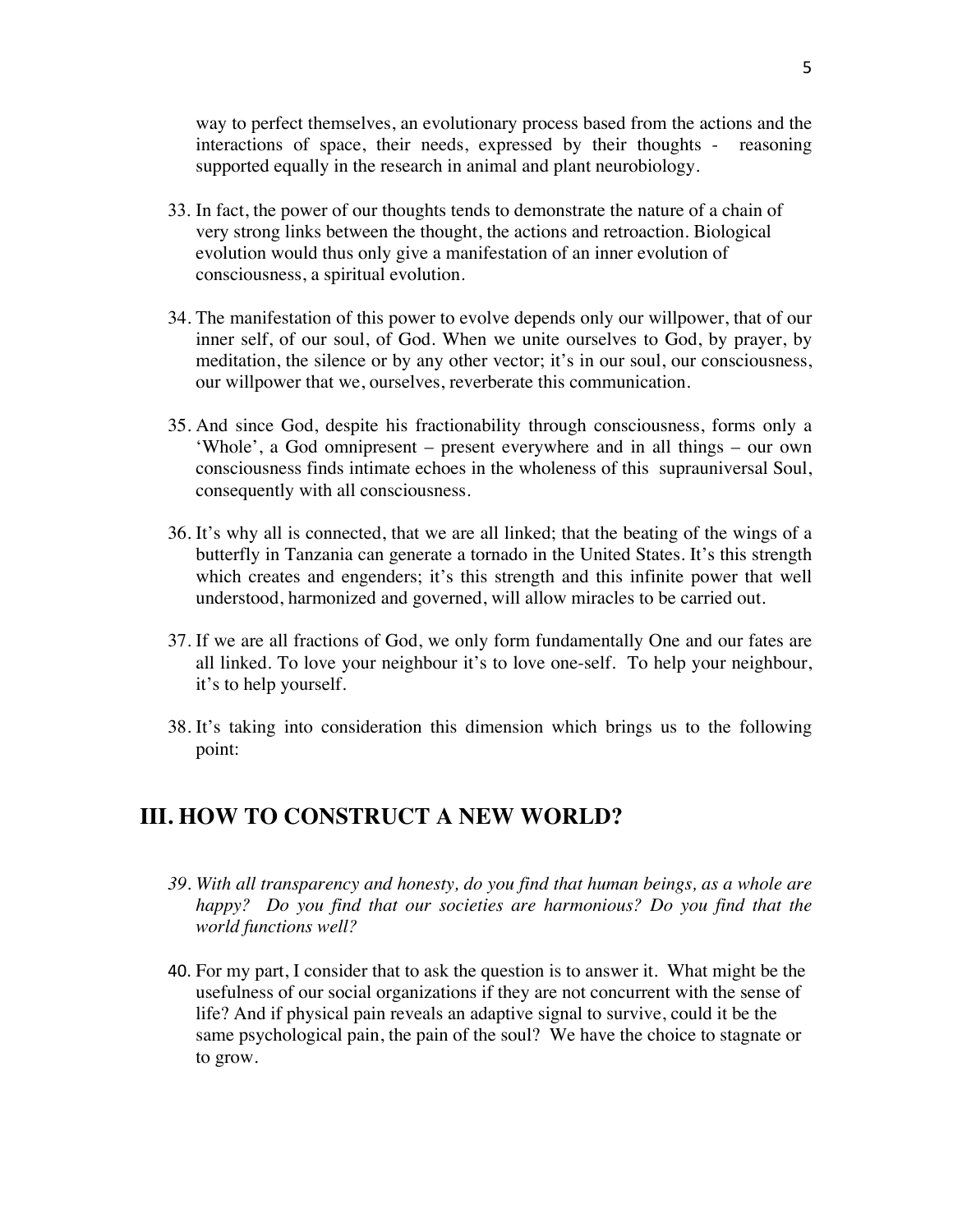- 41. When we are out of touch from our relationship from our nature of evolution in God's love, we feel pain and once we vibrate in love, we are happy.
- 42. To be useful, our societies, through their political, economic, social, cultural, and of course religious structures, must participate in our happiness. And this happiness, it acquires through the human development, setting the table for winning conditions so that each being, though his personal self-fulfillment spiritually evolves. And as the venerable Ghandi having said it so well 'each soul which raises itself, raises the world.'
- 43. We have seen it. Our profound identity is beyond understanding of our social identities constructed in the primacy illusion of the material on the consecration of the life. Our real identity is endowed with an infinite potential when avid for knowledge, it turns itself towards the spiritual evolution in Love. To renew the human fraternity, it is enough only to reconstruct our social identities, in sync with our real, profound, divine identity.
- *44. But faced with the threat of our loss, can humanity truly reinvent itself?That's my question to you.*
- 45. You know, the concept of identity returns to who we are and the whom we are returns the self-knowledge, itself necessary to accomplish anything in the world: If we do not know who we are, how can we accomplish anything? Or eventually, if we free the real and profound identity of human beings, that which situates itself beyond social conditioning, well then, that brings us to a bunch of considerations.
- 46. If the world is an image of those who close them, it's this image that we must rethink: a world in our image, of that of our dreams and our aspirations. It is thus our social norms, our political systems, our economic systems, the visor which colours our interpersonal relations, our agricultural modals that it's necessary to rethink and conform to this image: That image of a world which looks like us; that image of the world that gathers us together; that image of a world where human beings commune with their consciousness; that image of a world where action unites the dream.
- 47. And how can we know if we are in sync with our consciousness? Our consciousness, it's this little voice which resonates at the bottom of us and which is a manifestation of the divine part of our being, the one who is the image or who is the fraction of God and that this other voice of the ego that channels the usufruct of our fears and our drives, conditioned by the materialistic and consumerist illusion tries to contradict.
- 48. We need change.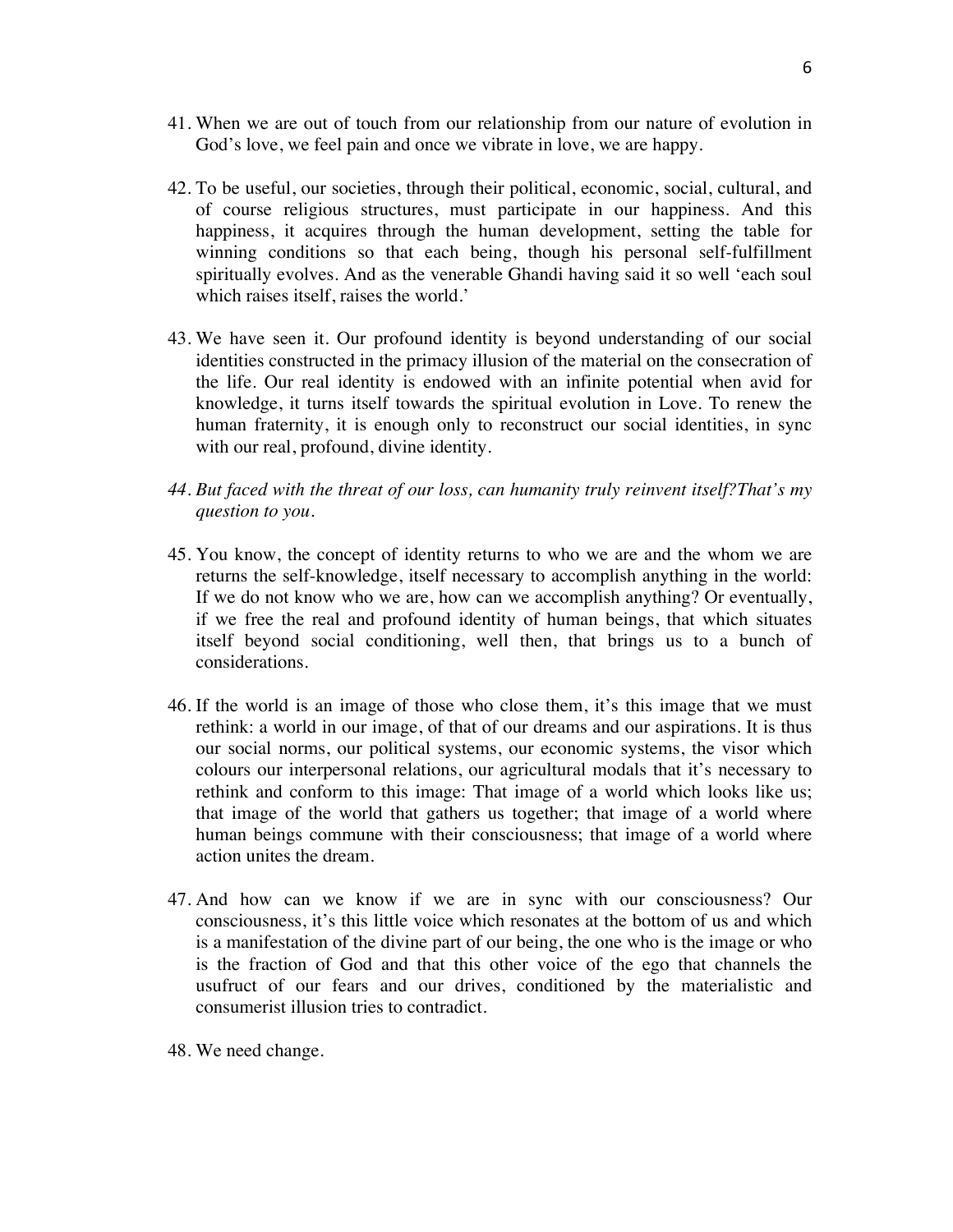- 49. History is a vast conjecture of the past from which results the present and where the future is written. History teaches us that the conflicts which shaped our time draw from all the same source: That of the materialistic illusion.
- 50. If the international community only is the sum of the national communities that themselves are only the sums of the individuals which make them up, thus social identity is composed only of the sum of their experiences, could it not be affirmed without detour and plainly, our personal responsibility to all, wherever we are, in all World Nations. The good news, it's that interfaith can be the vehicle for the change that we are all waiting for, inferring on the systems of values.
- 51. Ultimately, the solution is in the emergence of a global order reconciling the unity of our dreams and the diversity of experiences forging our identities (following to the federal idea). Why? Because it is about the single medium by which we can converge our forces, by building what we have in common. Historically, all of the conflicts are admittedly born of egoism rising from a materialistic illusion, but still powered by a mirage that we would all be different races, animated by divergent aspirations. Yet, it is nothing of this: all humans aspire only for happiness. The integration of the teachings of all the religions and the state of our knowledge of human and natural sciences tend to confirm the hypothesis that the single spiritual evolution in love allows us reach this state of realization of self, in communing with our veritable nature.
- 52. In 1919, the international community undertook The League of Nations, in forming the hope of the progressive emergence of a global order capable of favoring the fraternity between the people and avoiding that the torments of the First World War repeat themselves. In spite of 'never again' which was on everyone's lips the Second World War has been the response of imbalances and to the utopianism that fed this project which all the States that had not adhered.
- 53. 70 years ago, in 1945, the victorious nations of the Second World War had founded the Organization of the United Nations, in attempting to reinvest learning from errors from the preceding state, for participating in the construction of a clean and sustainable world order to consolidate the human fraternity, to favor exchanges between people and human development.
- 54. Last September 28th, in a speech addressed to the General Assembly of the United Nations, United States President Barack Obama, pointed out, concerning the UN :

It is this international order that has underwritten unparalleled advances in human liberty and prosperity. It is this collective endeavor that's brought about diplomatic cooperation between the world's major powers, and buttressed a global economy that has lifted more than a billion people from poverty. It is these international principles that helped constrain bigger countries from imposing our will on smaller ones, and advanced the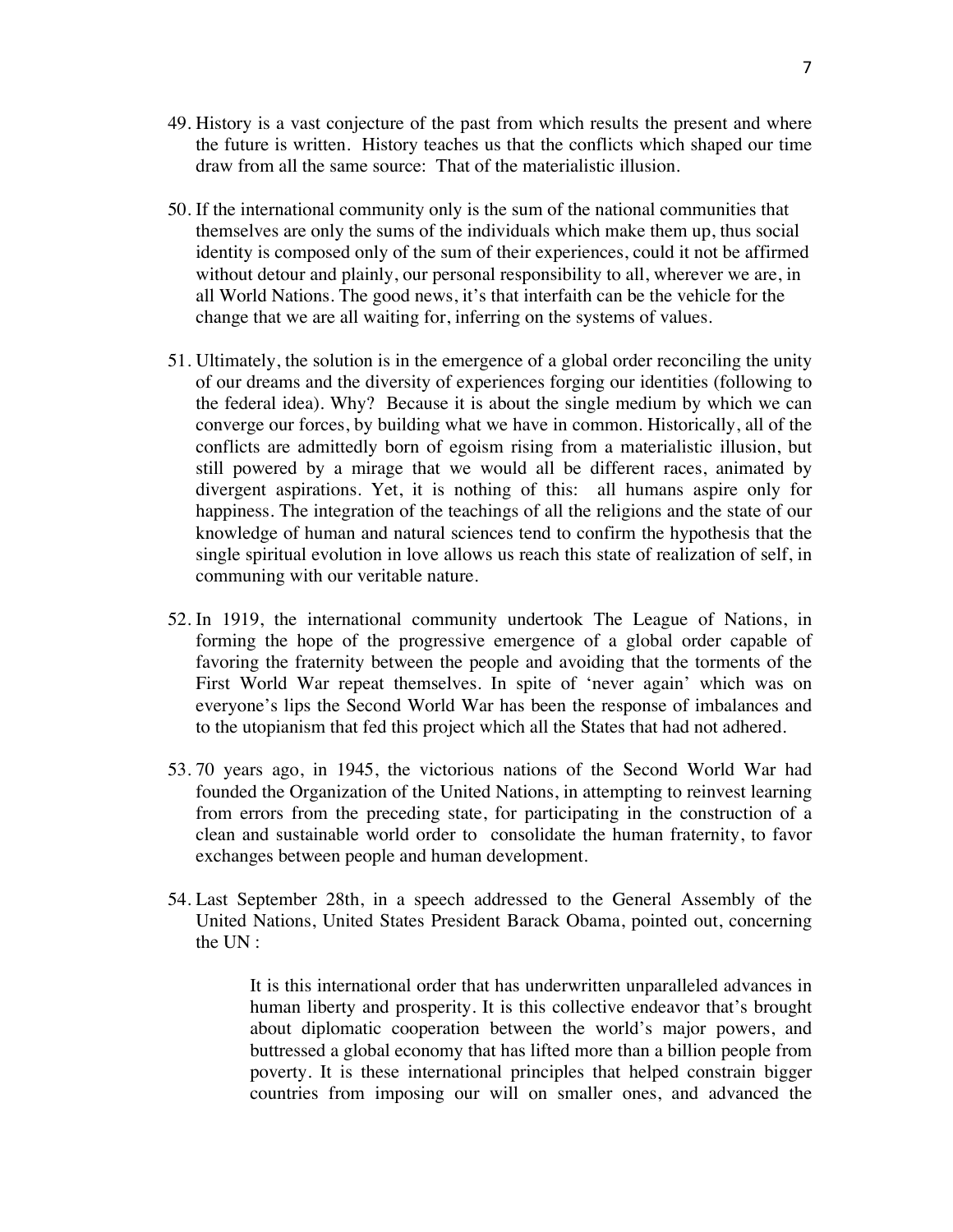emergence of democracy and development and individual liberty on every  $control<sup>1</sup>$ 

55. And the same historical day, Russian Federation President Vladimir Putin added, before the same Assembly:

> If the UN disappears, this could ultimately lead to the collapse of global architecture and the international law. And then indeed there will be no other rules left but the rule of Force.

> We can no longer tolerate the actual situation, and it's not a question of ambitions: we base ourselves on values, the international law. We must unite our efforts to form a large coalition, like the one against Hitler, to wrestle against those who sow evil.<sup>2</sup>

- 56. However, the international law remains primitive, constantly tripping over each other to the same and perpetual game of thrones of Nations promoting their own interests, sometimes for justifiable ends, sometimes for selfish ends. Nevertheless, if the progress made with regard to international laws and in the human development has been real for 70 years, imagine what we could have done with a true world order. The problem of the United Nations stems in the absolute character of the principle of sovereignty of Nations, allowing each Nation to prevent, to bypass or to play his influence to modify the rules which will benefit it, often to the detriment of others. The true sovereignty must be devoted to the free will of each individual, this consciousness from where emanates the voice of wisdom, the voice of God. The identity of our leaders, as all of us, is the pure product of socialization and it's on this socialization that it is necessary to act.
- 57. The change in the Nations results from the willpower of the citizens which embodies them. This willpower pulls its source from values: The system of values that take root in religions. The cornerstone of the fraternity between people, it's therefore the interfaith dialogue. An interreligious dialogue through which could come common values to foster understanding, of acceptance thus the love of ones neighbour, a lever for the resolution of conflicts, a catalyst of ideas for the great evils of the world and moreover a leavening of an integrated system of interfaith values, for the construction of a future that we want, the building of a better world.

 

<sup>1</sup> THE WHITE HOUSE – PRESIDENT BARACK OBAMA, " Remarks by President Obama to the United Nations General Assembly ", < https://www.whitehouse.gov/the-press-office/2015/09/28/remarkspresident-obama-united-nations-general-assembly  $>$ , September 28<sup>th</sup> 2015.

<sup>2</sup> [Free translation from the official Russian to French translation of *Le Courrier de Russie*.] LE COURRIER DE RUSSIE, " Discours de Vladimir Poutine à l'ONU [version complète] ", < http://www.lecourrierderussie.com/2015/09/discours-vladimir-poutine-onu-version-complete/ >, September  $28^{th}$  2015.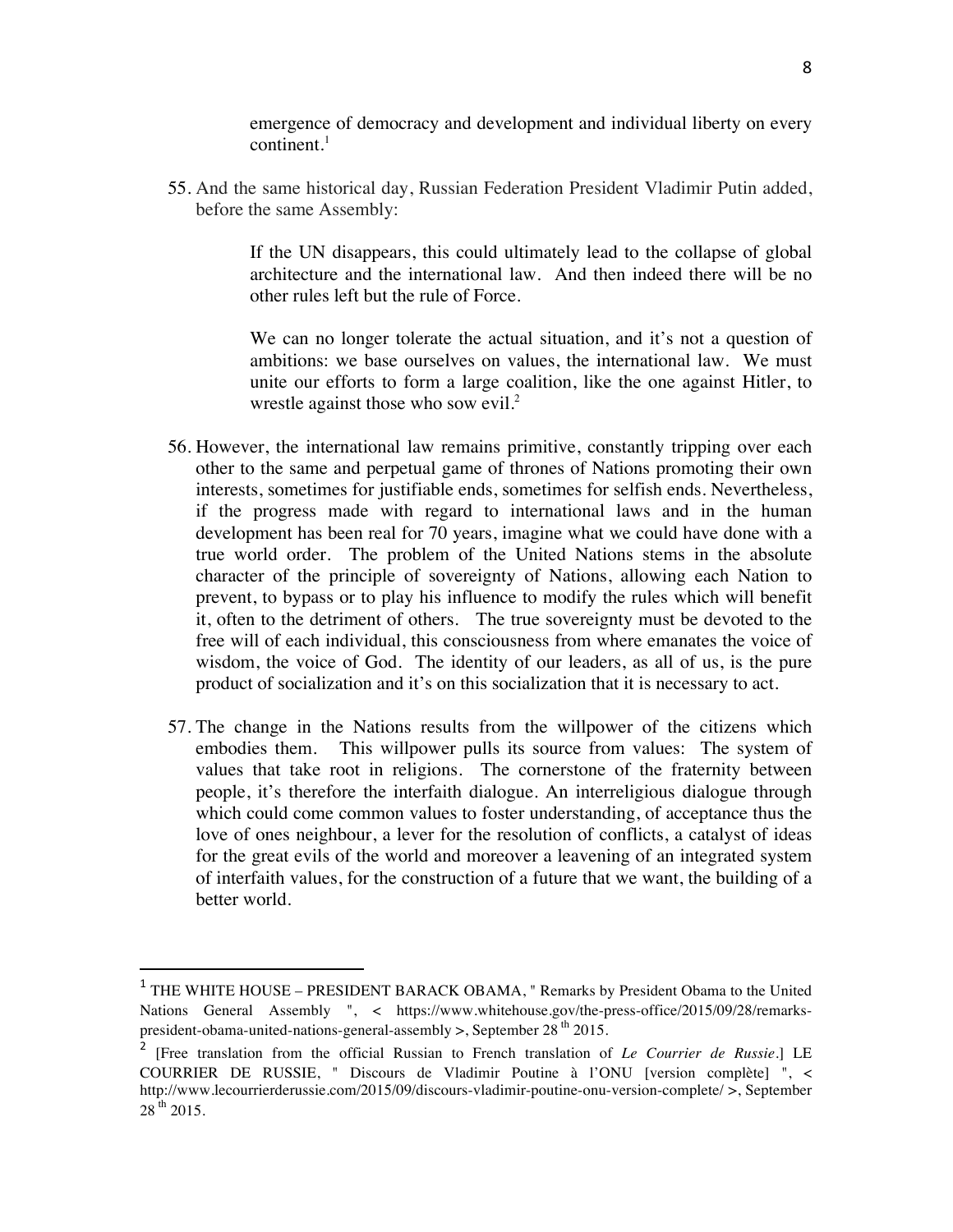- 58. How to create a better world? By uniting our strengths through the medium of the same competent and sovereign institutional platform for what we have in common. How to make this a true changing? - By instilling the willpower in the hearts of people. How to instil this will power? By inferring on the value systems, in, by joining the sensitivity of people and by questioning what they keep the most intimate, their personal beliefs.
- 59. By what means? By education in the broadest sense, but also through the religious dimension of our societies and our identity, where values are anchored and mentalities are shaped, to ultimately reconstruct the process of socialization modeling the personality of every individual, including our leaders, pushing away the illusion of a materialistic world by banking on our common values and on the integration of the spiritual identity of the human, his real identity. In this way can sprout to flourish, the seeds of an Earthly fraternity, conducive to foster the human development and the happiness of all humans, through the spiritual evolution in the Love communion at the heart of the consciousness.
- 60. What the world needs to consolidate a lasting peace, which is real and tangible, it's that we put aside our differences, to resolutely stake on what we have in common.
- 61. In our world marked by a savage struggle subservient to the law of the strongest, it is legitimate, in a way, that the Nations - to the image of individuals, seek to establish the supremacy of their interests. It is nonetheless advisable, to discern the impasse in which this attitude has led us to the necessity of reforming this model if we wish a lasting peace.
- 62. The cultural and religious diversity enriches our world in allowing the perspective of a multiplicity of points of view underpinned by the different ways of thinking inherent to this diversity and from which can emerge solutions. It is necessary to maintain the diversity of the Nations through which crystallizes this diversity.
- 63. In any case, to succeed the ideal conclusion of the fraternity to which we aspire, that must translate itself by a reform.
- 64. Among the Nations is the manifestation of the diversity of human societies which are themselves the sum of individual identities that constitute them and it is therefore in this regard that such a reform must intervene. A reform of the Nation sovereignty model must therefore translate by the definitive consent of the Nations to the effect to subscribe in common a fraction of their sovereignty for the issues which concerns all of us and which must unite us with a same Force. These issues are those challenges looming on the horizon of our century and knowing no border: The growing inequality, climate changes, the digital revolution, the human development, and of course this social crisis resulting from the current lack of leadership, of the coherent intervention plan to cure a sickness which could be fatal for us.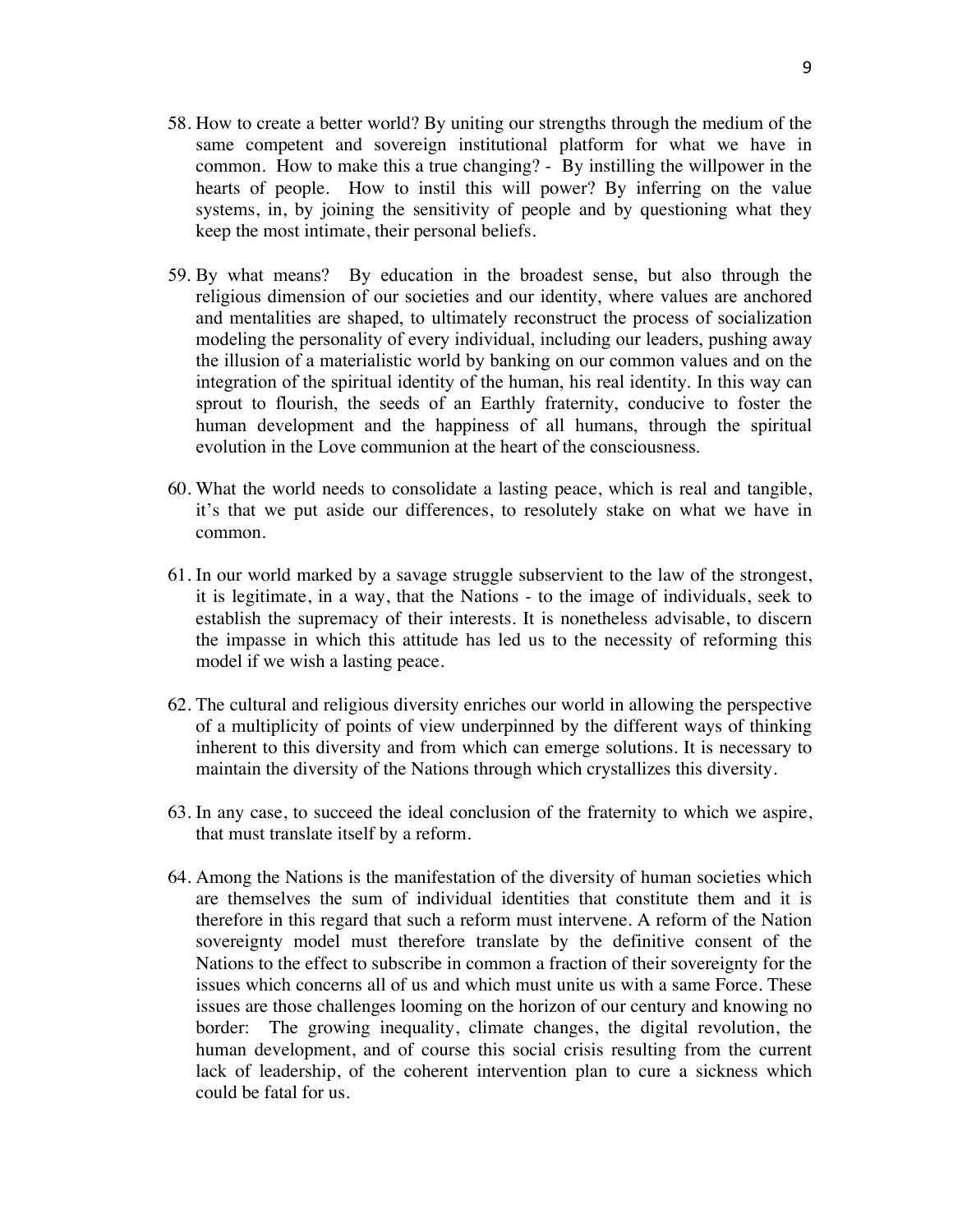- 65. These problems being global, it commands a solution equally global. (And it will never be possible to resolve the piece which is not a puzzle, but a single piece of one unique work. On all where each is linked to others, where each element is intertwined in a mix of vast inextricable and inseparable conjuncture.)
- 66. If we look at the Earth from space, you would not see either an artificial border, or race, or cultural barrier, or division. And that is the design that participates the life, a life which has contributed to the reign of humans and must incidentally contribute to our evolution, the grounds for our creation.
- 67. If the Creation is one, we have to be One and respond to a voice truly unique. Denying our nature, that is to condemn us to our loss; accept it, is to face our fate. It's up to us to choose.
- 68. Since the future will soon by the reality of the youth, my generation must appropriate the place that is ours in the pivotal choice. Because on the scale of the planet, the thirty years and less represented a critical mass of 52% of the global population in 2012, a proportion which grows from year to year, we have the power to change things. And if we have the power, it is necessary to still have the will. And this will, I feel it is very resonant in all the youth wherever I go in the world and in all the national and international gatherings in which I participate. Beyond the cultural, linguistic and religious differences, the young people of my generation share the same dream of a better world, built by a renewed fraternity in unity and vector of an upgraded human development.
- 69. The current model has pushed us to the crossroads of our loss or our rebirth. Personally, I have chosen the path of rebirth and this rebirth, passes by the emersion of new paradigms. Our mentalities thus our values, articulate on the religious phenomenon, the spiritual fibre through which we seek answers to the existential questions that determine the direction of our lives, which are the meaning of life.
- 70. Interfaith can be and must be the lever of change that we seek, in that the religious phenomenon rejoins the people in what they are most intimate, in their identity, cultural certainly, but still in their spiritual identity which is consubstantial to the life and which finds echoes in our consciousness where inducing our values. And that is through this revolution of consciousness that can germinate the true change that we all are waiting for. It is by our willpower alone that we can move mountains and influence the course of thing, choosing the world that we want to fight for and in laying the stones for an edifice which raises by conversion in each soul of his divine nature, the absolute veil of illusion. The interreligious dialogue is thus the path of the future, the stone of the foundation -the first milestone in the constitution of a new world.